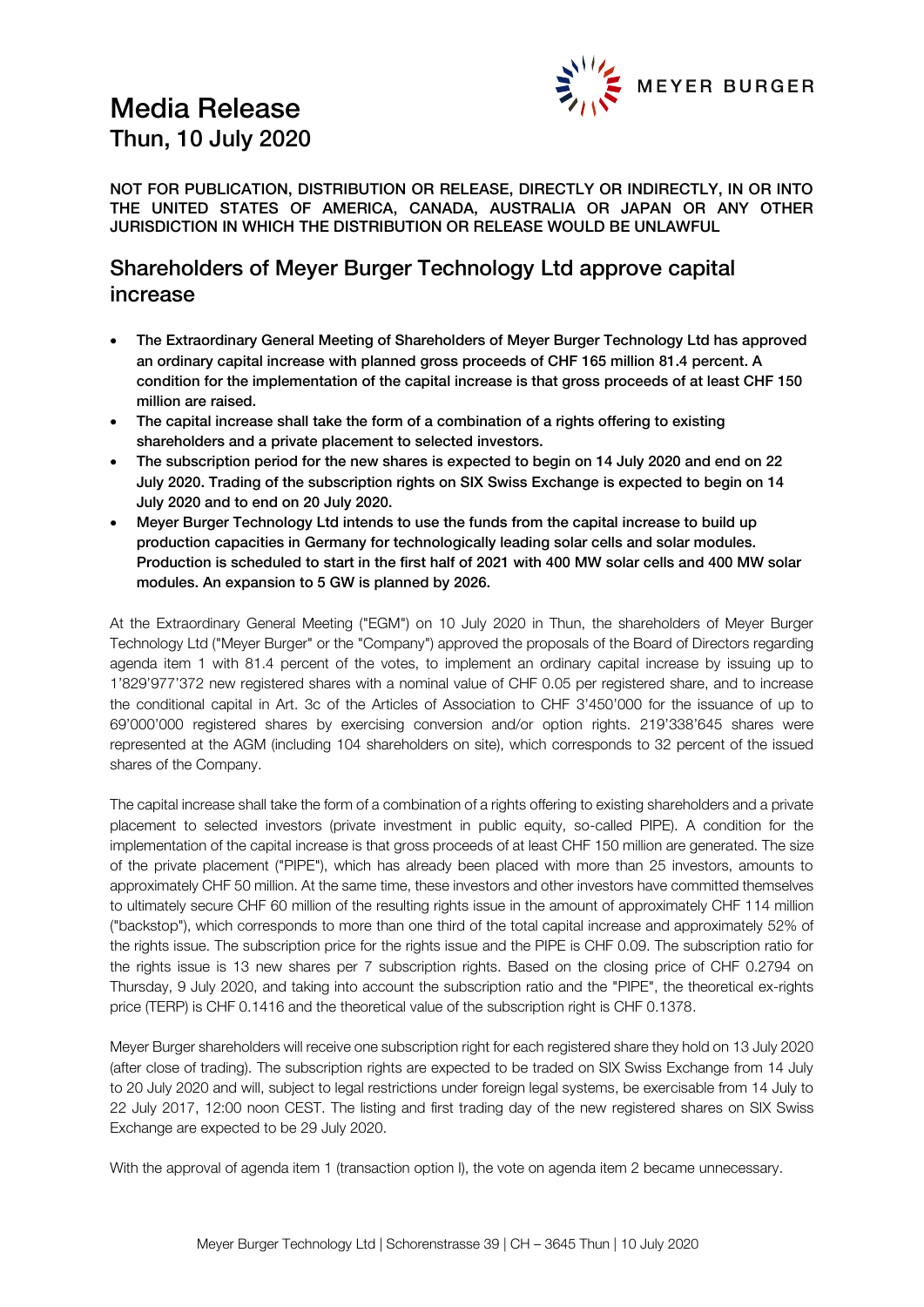

### NOT FOR PUBLICATION, DISTRIBUTION OR RELEASE, DIRECTLY OR INDIRECTLY, IN OR INTO THE UNITED STATES OF AMERICA, CANADA, AUSTRALIA OR JAPAN OR ANY OTHER JURISDICTION IN WHICH THE DISTRIBUTION OR RELEASE WOULD BE UNLAWFUL

This paves the way for Meyer Burger's transformation to a manufacturer of solar cells and solar modules. Chairman of the Board of Directors Franz Richter says: "We would like to thank the shareholders for the trust they have placed in our plans. We will do everything in our power to make our new business model a success".

Meyer Burger intends to establish its own production facilities in Germany first. In the meantime, the company has secured traditional solar sites in Bitterfeld-Wolfen (Saxony-Anhalt) and Freiberg (Saxony) for the establishment of production, logistics and distribution of cells and modules. The use of existing infrastructure shall help to save important resources. Both regions have skilled workers and expertise. "We have the clearly defined goal of becoming a supplier of technologically leading solar cells and solar modules "Made in Europe"," says CEO Gunter Erfurt. Furthermore, as part of the focusing on the new strategy, certain divestments of noncore assets such as Muegge GmbH may ensue.

Production is scheduled to start in the first half of 2021 with 400 MW solar cells and 400 MW solar modules. An expansion to 5 GW is planned by 2026. In this respect, letters of intent to purchase in excess of 2 GW per year have already been received from potential customers in Europe and the USA. Initially, solar modules are to be produced primarily for the attractive segment of roof top systems. Meyer Burger is aiming for an annual production capacity of 400 MW during this phase.

The Board of Directors expects that the newly aligned Meyer Burger Group will already be able to achieve an operating profit with this production volume. It considers the European and global market potential to be considerable. In Germany, renewable energies are expected to supply 65 per cent of electricity by 2030, and Europe is expected to become climate-neutral by 2050. In Germany alone, the government has set a photovoltaic expansion target of 98 GW by 2030.

As part of its Energy Strategy 2050, Switzerland also wants to promote renewable energies such as photovoltaics. Due to limited space, especially in Western Europe, highly efficient technology is particularly important for achieving these goals.

The new Meyer Burger wants to make a contribution to the environmentally friendly restructuring of European industry and create up to 3,500 direct jobs in the medium term. Manufacturing in Europe reduces time supply chains, transport routes and thus CO2 emissions.

Contacts: Nicole Borel Head of Corporate Communications Tel: +41 (0)33 221 28 34 [nicole.borel@meyerburger.com](mailto:nicole.borel@meyerburger.com)

Dynamics Group AG Andreas Durisch, Senior Partner Tel +41 43 268 27 47 | Mob +41 79 358 87 32 [adu@dynamicsgroup.ch](mailto:adu@dynamicsgroup.ch)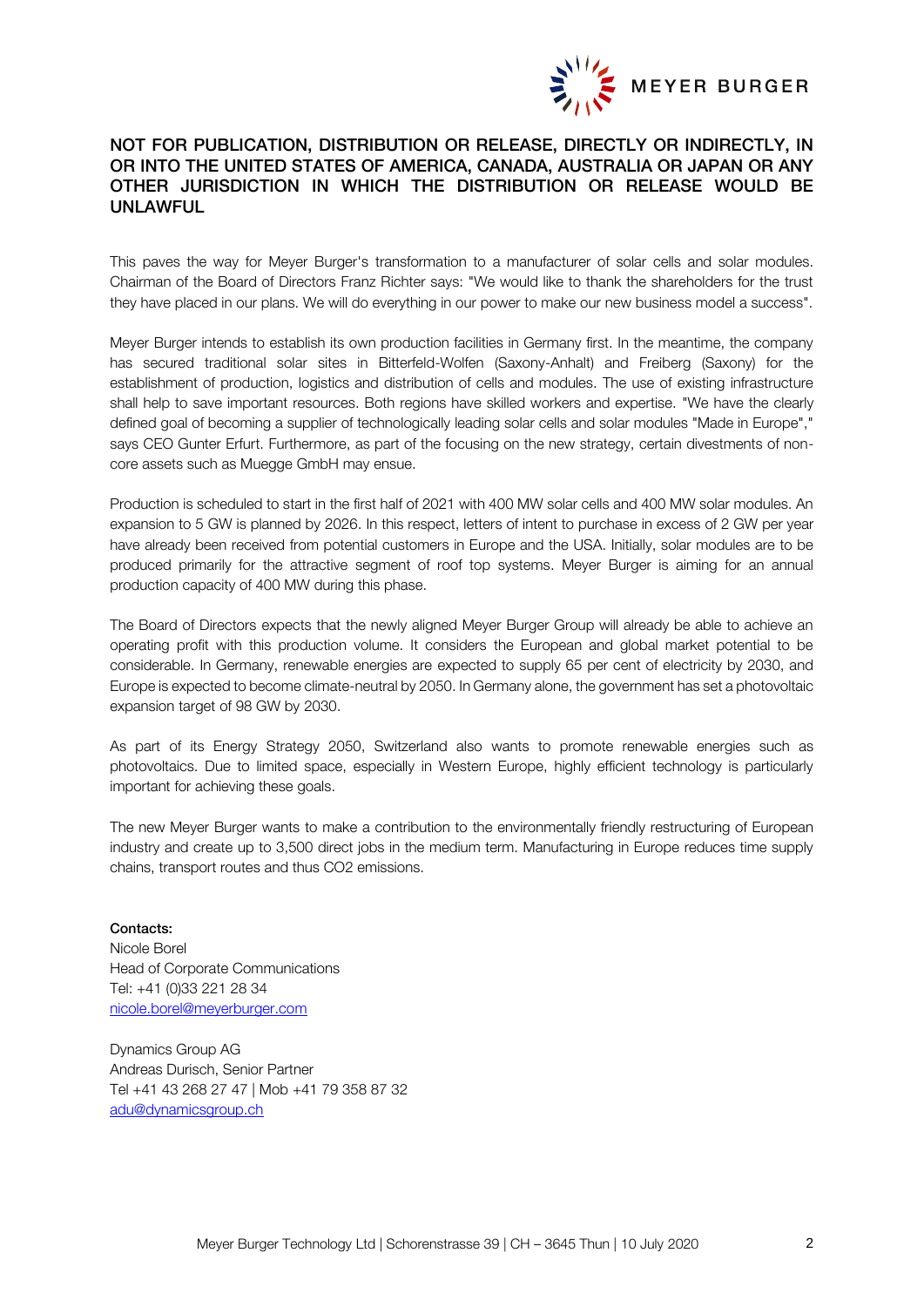

### NOT FOR PUBLICATION, DISTRIBUTION OR RELEASE, DIRECTLY OR INDIRECTLY, IN OR INTO THE UNITED STATES OF AMERICA, CANADA, AUSTRALIA OR JAPAN OR ANY OTHER JURISDICTION IN WHICH THE DISTRIBUTION OR RELEASE WOULD BE UNLAWFUL

#### About Meyer Burger Technology Ltd

[www.meyerburger.com](http://www.meyerburger.com/)

Meyer Burger is a leading and globally active technology company specializing in innovative systems and production equipment for the photovoltaic (solar) industry. As an internationally renowned premium brand, Meyer Burger offers its customers in the PV industry dependable precision products and innovative solutions for the manufacture of highefficiency solar cells and solar modules.

The comprehensive product range is complemented by a worldwide service network with spare and wearing parts, consumables, process know-how, maintenance and after-sales service, training courses and additional services. Meyer Burger is represented in the respective key markets in Europe and Asia and has subsidiaries and its own service centers in China, Germany, Japan, Korea, Malaysia, Switzerland, Singapore, Taiwan and the USA. The registered shares in Meyer Burger Technology Ltd are listed at the SIX Swiss Exchange (Ticker: MBTN).

This document is not intended to constitute an offer or solicitation to purchase or invest in any securities of Meyer Burger Technology AG (the "Company"). In particular, this document is neither (i) a prospectus as such term is understood pursuant to the Swiss Financial Services Act ("FinSA") nor (ii) an issuance prospectus pursuant to article 652a of the Swiss Code of Obligations in its version as it was effective immediately prior to the entering into force of the FinSA (the "CO") or a listing prospectus within the meaning of article 27 et seq. of the listing rules of SIX Exchange Regulation of November 8, 2019, in effect since January 1, 2020 (the "Listing Rules") or of the listing rules of any other stock exchange or regulated trading venue in Switzerland, in each case in conjunction with article 109 of the Swiss Financial Services Ordinance ("FinSO"). In connection with the rights offering mentioned herein, the Company intends to prepare an issuance and listing prospectus pursuant to article 652a of the CO and article 27 et seq. of the Listing Rules, in each case in conjunction with article 109 of the FinSO. Investors are advised to consult their bank or financial adviser before making any investment decision.

This document and the information contained herein are not for distribution in or into (directly or indirectly) the United States, Canada, Australia or Japan or any other jurisdiction in which the distribution or release would be unlawful. This document does not constitute an offer of securities for sale in or into the United States, Canada, Australia or Japan.

This document does not constitute an offer to sell, or a solicitation of an offer to purchase, any securities in the United States. The securities of Meyer Burger Technology AG to which these materials relate have not been and will not be registered under the U.S. Securities Act of 1933, as amended (the "Securities Act"), and may not be offered or sold in or into the United States absent registration or an applicable exemption from, or in a transaction not subject to, the registration requirements of the Securities Act.

This document is only addressed to and directed at persons in member states of the European Economic Area ("EEA") who are qualified investors within the meaning of article 2(1)(e) of the Regulation (EU) 2017/1129 of the European Parliament and of the Council of the European Union of 14 June 2017 ("Qualified Investors"). In addition, in the United Kingdom, this document is addressed to and directed only at, and should only be relied upon by, persons who are qualified investors as defined under section 86(7) of the Financial Services and Markets Act 2000 and who have professional experience in matters relating to investments falling within article 19(5) of the Financial Services and Markets Act 2000 (Financial Promotion) Order 2005, as amended (the "Order"), are persons who are high net worth entities falling within Article 49(2)(a) to (d) of the Order or are persons to whom it may otherwise be lawful to communicate it to (all such persons being referred to as "Relevant Persons"). No other person should act or rely on this document and persons distributing this document must satisfy themselves that it is lawful. If you have received this document and you are not a Relevant Person, you must return this document immediately to the Company and not copy, reproduce or